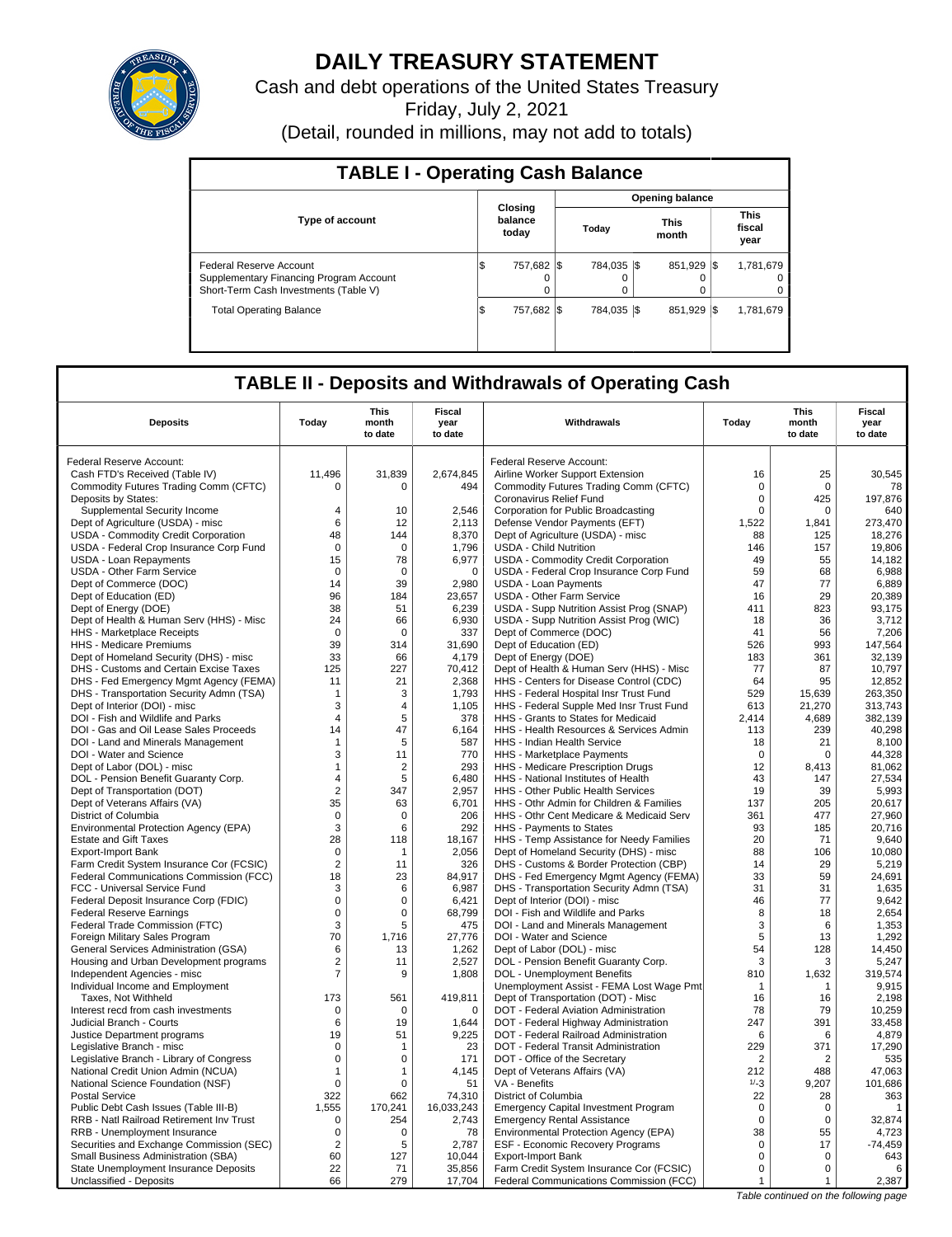## Friday, July 2, 2021

## **TABLE II cont. - Deposits and Withdrawals of Operating Cash**

| <b>Deposits</b>                                                                     | Today           | <b>This</b><br>month<br>to date | Fiscal<br>year<br>to date | Withdrawals                                                                              | Today                       | <b>This</b><br>month<br>to date | Fiscal<br>year<br>to date  |
|-------------------------------------------------------------------------------------|-----------------|---------------------------------|---------------------------|------------------------------------------------------------------------------------------|-----------------------------|---------------------------------|----------------------------|
| Other Deposits:                                                                     |                 |                                 |                           | FCC - Universal Service Fund                                                             | $\overline{0}$              | $\overline{0}$                  | 6,585                      |
| Federal Housing Admin: Note Sales                                                   | 68              | 203                             | 16,004                    | Federal Deposit Insurance Corp (FDIC)                                                    | 11                          | 13                              | 754                        |
| Thrift Savings Plan Transfer                                                        | 72              | 194                             | 36,971                    | Federal Employees Insurance Payments                                                     | 392                         | 639                             | 67,048                     |
|                                                                                     |                 |                                 |                           | Federal Salaries (EFT)                                                                   | 60                          | 1,437                           | 157,710                    |
|                                                                                     |                 |                                 |                           | Federal Trade Commission (FTC)                                                           | $\Omega$                    | $\Omega$                        | 431                        |
|                                                                                     |                 |                                 |                           | General Services Administration (GSA)                                                    | 88                          | 696                             | 20,730                     |
|                                                                                     |                 |                                 |                           | Housing and Urban Development programs                                                   | 241                         | 3,590                           | 57,412                     |
|                                                                                     |                 |                                 |                           | Independent Agencies - misc                                                              | 24                          | 28                              | 2.917                      |
|                                                                                     |                 |                                 |                           | Interest on Treasury Securities                                                          | $\mathbf 0$                 | 131                             | 220.746                    |
|                                                                                     |                 |                                 |                           | IRS - Economic Impact Payments (EFT)                                                     | 6                           | 6                               | 440,337                    |
|                                                                                     |                 |                                 |                           | IRS Tax Refunds Business (EFT)                                                           | 85                          | 187                             | 23,937                     |
|                                                                                     |                 |                                 |                           | IRS Tax Refunds Individual (EFT)                                                         | 339                         | 323                             | 303,015                    |
|                                                                                     |                 |                                 |                           | Judicial Branch - Courts                                                                 | 6                           | 13                              | 1,360                      |
|                                                                                     |                 |                                 |                           |                                                                                          |                             | 145                             | 15.903                     |
|                                                                                     |                 |                                 |                           | Justice Department programs                                                              | 133                         |                                 |                            |
|                                                                                     |                 |                                 |                           | Legislative Branch - misc                                                                | 8<br>$\Omega$               | 14                              | 970                        |
|                                                                                     |                 |                                 |                           | Legislative Branch - Library of Congress                                                 |                             | 3                               | 618                        |
|                                                                                     |                 |                                 |                           | <b>NASA</b>                                                                              | 273                         | 273                             | 15.327                     |
|                                                                                     |                 |                                 |                           | National Credit Union Admin (NCUA)                                                       | $\mathbf{1}$                | $\mathbf{1}$                    | 1,839                      |
|                                                                                     |                 |                                 |                           | National Science Foundation (NSF)                                                        | 30                          | 143                             | 4,918                      |
|                                                                                     |                 |                                 |                           | Postal Service Money Orders and Other                                                    | 162                         | 277                             | 32,673                     |
|                                                                                     |                 |                                 |                           | Public Debt Cash Redemp. (Table III-B)                                                   | 1,614                       | 173,211                         | 14,794,914                 |
|                                                                                     |                 |                                 |                           | Railroad Retirement Board (RRB) - misc                                                   | $\Omega$                    | $\Omega$                        | 37                         |
|                                                                                     |                 |                                 |                           | RRB - Benefit Payments                                                                   | $\overline{2}$              | 1,143                           | 11,695                     |
|                                                                                     |                 |                                 |                           | Securities and Exchange Commission (SEC)                                                 | 6                           | 6                               | 891                        |
|                                                                                     |                 |                                 |                           | Small Business Administration (SBA)                                                      | 4,321                       | 6,358                           | 480.049                    |
|                                                                                     |                 |                                 |                           | Social Security Benefits (EFT)                                                           | 21,682                      | 21,976                          | 769,252                    |
|                                                                                     |                 |                                 |                           | <b>Transportation Services</b>                                                           | $\Omega$                    | $\Omega$                        | $\Omega$                   |
|                                                                                     |                 |                                 |                           | Other Withdrawals:                                                                       |                             |                                 |                            |
|                                                                                     |                 |                                 |                           | Supple. Security Income Benefits (EFT)                                                   | 63                          | 4,391                           | 45,536                     |
|                                                                                     |                 |                                 |                           | Thrift Savings Plan Transfer                                                             | 460                         | 549                             | 44.864                     |
|                                                                                     |                 |                                 |                           | Unclassified                                                                             | 1,290                       | 2,419                           | 304,794                    |
| <b>Total Other Deposits</b><br>Change in Balance of Uncollected                     | 141             | 471                             | 64,107                    | <b>Total, Other Withdrawals</b>                                                          | 1,814                       | 22,423                          | 631,331                    |
| Funds                                                                               | 0               | 0                               | $\mathbf 0$               |                                                                                          |                             |                                 |                            |
| <b>Transfers from Depositaries</b>                                                  | $\mathbf 0$     | 0                               | $\mathbf 0$               | <b>Transfers to Depositaries</b>                                                         | $\mathbf 0$                 | $\mathbf 0$                     | $\mathbf 0$                |
| <b>Total Federal Reserve Account</b>                                                | 14,526          | 208,202                         | 19,771,125                | <b>Total Federal Reserve Account</b>                                                     | 40,878                      | 302,449                         | 20,795,122                 |
| Short-Term Cash Investments:<br>Transfers from Federal Reserve Account<br>(Table V) | $\mathbf 0$     | $\Omega$                        | $\mathbf 0$               | Short-Term Cash Investments:<br><b>Transfers to Federal Reserve Account</b><br>(Table V) | $\Omega$                    | $\Omega$                        |                            |
| Total Deposits (excluding transfers)                                                | 14,526 \$<br>S. |                                 | 208,202 \$ 19,771,125     | Total Withdrawals (excluding transfers)                                                  | 40,878 \$<br>l\$            |                                 | 302,449 \$20,795,122       |
|                                                                                     |                 |                                 |                           | Net Change in Operating Cash Balance                                                     | l\$<br>$-26,353$ $\sqrt{5}$ |                                 | $-94,246$ \\$ $-1,023,997$ |

|                                               |                |                                 |  |                           |                                         |  |              |                                 |  | See Footnote              |  |
|-----------------------------------------------|----------------|---------------------------------|--|---------------------------|-----------------------------------------|--|--------------|---------------------------------|--|---------------------------|--|
| <b>TABLE III-A - Public Debt Transactions</b> |                |                                 |  |                           |                                         |  |              |                                 |  |                           |  |
| <b>Issues</b>                                 | Today          | <b>This</b><br>month<br>to date |  | Fiscal<br>vear<br>to date | <b>Redemptions</b>                      |  | Today        | <b>This</b><br>month<br>to date |  | Fiscal<br>vear<br>to date |  |
| Marketable:                                   |                |                                 |  |                           | Marketable:                             |  |              |                                 |  |                           |  |
| Bills:                                        |                |                                 |  |                           | <b>Bills</b>                            |  | 0            | 163,457 \$                      |  | 12,608,270                |  |
| <b>Reqular Series</b>                         | 0              | \$<br>126,450 \$                |  | 8,157,327                 | <b>Notes</b>                            |  | $\Omega$     |                                 |  | 1,707,506                 |  |
| <b>Cash Management Series</b>                 | O              | 40,002                          |  | 3,700,122                 | <b>Bonds</b>                            |  | $\Omega$     |                                 |  | 20,143                    |  |
| <b>Notes</b>                                  |                | -1                              |  | 3,262,994                 | <b>Federal Financing Bank</b>           |  | $\Omega$     |                                 |  | 1,209                     |  |
| <b>Bonds</b>                                  | 0              | $\Omega$                        |  | 535,573                   | Nonmarketable:                          |  |              |                                 |  |                           |  |
| Inflation-Protected Securities Increment      | 420            | 859                             |  | 49,049                    | <b>United States Savings Securities</b> |  | 52           | 122                             |  | 8,065                     |  |
| <b>Federal Financing Bank</b>                 | $\Omega$       | O                               |  | $\Omega$                  | <b>Government Account Series</b>        |  | 452,159      | 936,095                         |  | 80,474,571                |  |
| Nonmarketable:                                |                |                                 |  |                           | Hope Bonds                              |  |              |                                 |  |                           |  |
| United States Savings Securities:             |                |                                 |  |                           | <b>Domestic Series</b>                  |  |              |                                 |  | 71,549                    |  |
| Cash Issue Price                              | ⇁              | 15                              |  | 1,079                     | <b>Foreign Series</b>                   |  | n            |                                 |  |                           |  |
| Interest Increment                            | $\overline{2}$ | 329                             |  | 3,224                     | <b>State and Local Series</b>           |  | 12           | 6,278                           |  | 71,290                    |  |
| <b>Government Account Series</b>              | 445,887        | 889,003                         |  | 80,706,276                | Other                                   |  | 1,550        | 3,354                           |  | 308,092                   |  |
| Hope Bonds                                    |                | O                               |  | $\Omega$                  |                                         |  |              |                                 |  |                           |  |
| Domestic Series                               |                | O                               |  | 20                        |                                         |  |              |                                 |  |                           |  |
| <b>Foreign Series</b>                         |                | O                               |  |                           |                                         |  |              |                                 |  |                           |  |
| State and Local Series                        |                | 403                             |  | 81,562                    |                                         |  |              |                                 |  |                           |  |
| Other                                         | 1,550          | 3,401                           |  | 308,668                   | <b>Total Redemptions</b>                |  | 453,773 \$   | $1,109,306$ \\$                 |  | 95,270,694                |  |
| <b>Total Issues</b>                           | 447,865 \$     | 1,060,460 \$                    |  | 96,805,893                | Net Change in Public Debt Outstanding   |  | $-5,909$ \\$ | $-48,846$ \\$                   |  | 1,535,199                 |  |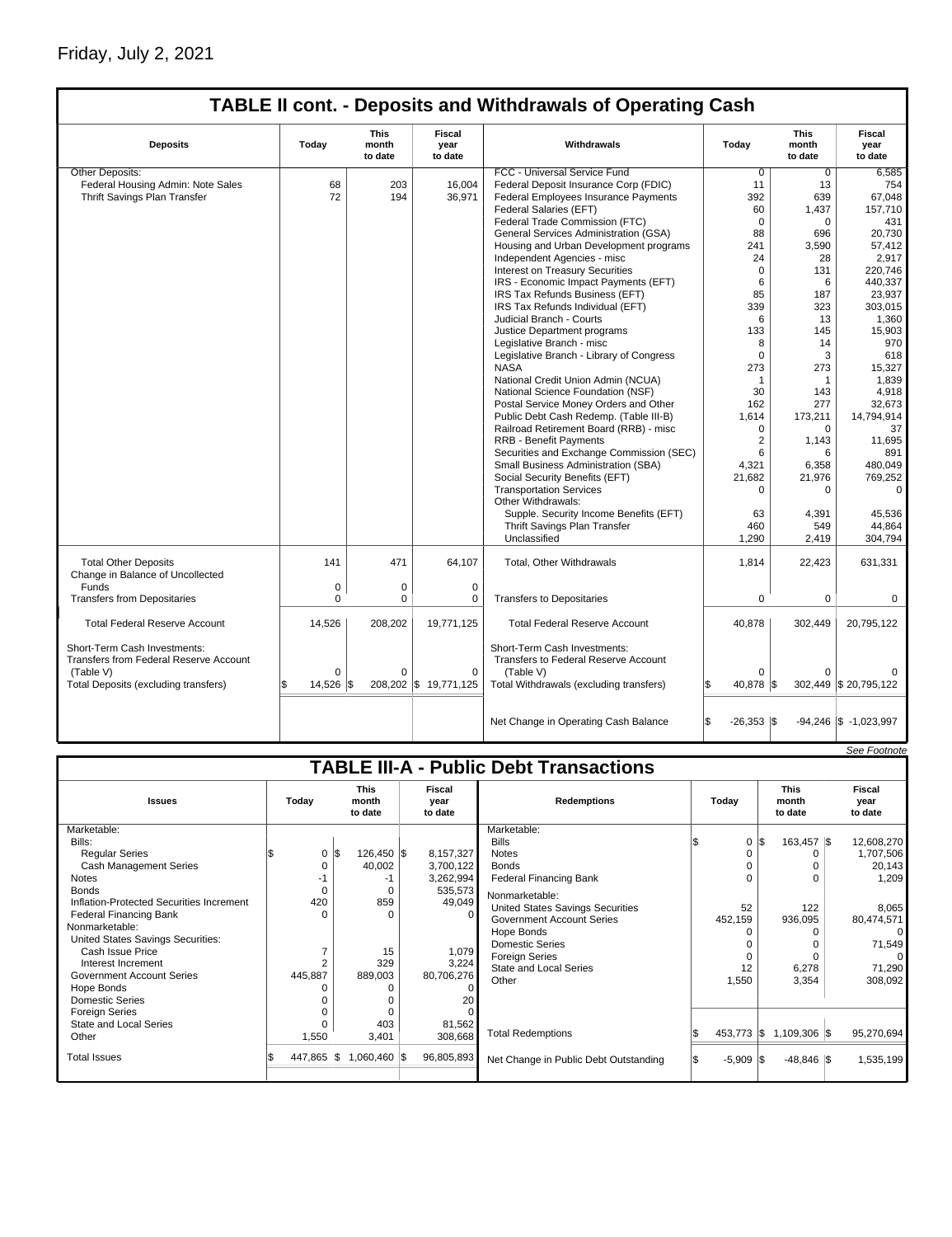| <b>TABLE III-B - Adjustment of Public Debt</b><br><b>Transactions to Cash Basis</b>                                                                                                                                                                                                                                                                                                              |     |                                               |     |                                                                     |                                                                            |                                 |                           |  |  |
|--------------------------------------------------------------------------------------------------------------------------------------------------------------------------------------------------------------------------------------------------------------------------------------------------------------------------------------------------------------------------------------------------|-----|-----------------------------------------------|-----|---------------------------------------------------------------------|----------------------------------------------------------------------------|---------------------------------|---------------------------|--|--|
| <b>Transactions</b>                                                                                                                                                                                                                                                                                                                                                                              |     | Today                                         |     |                                                                     |                                                                            | <b>This</b><br>month<br>to date | Fiscal<br>year<br>to date |  |  |
| Public Debt Cash Issues:<br>Public Debt Issues (Table III-A)<br>Premium on New Issues<br>Discount on New Issues:<br>Bills (-)<br>Bonds and Notes (-)<br>Federal Financing Bank (-)<br>Government Account Transactions (-)<br>Hope Bonds (-)<br>Interest Increment on United States<br>Savings Securities (-)<br>Inflation-Protected Securities Increment<br><b>Total Public Debt Cash Issues</b> | 1\$ | 447,865<br>0<br>0<br>U<br>445,887<br>2<br>420 | l\$ | 1,060,460<br>0<br>28<br>$\Omega$<br>U<br>889,003<br>ი<br>329<br>859 | \$96,805,893<br>14.216<br>2,355<br>27,019<br>80,706,276<br>3,224<br>47,993 |                                 |                           |  |  |
| Deposited in Federal Reserve Account                                                                                                                                                                                                                                                                                                                                                             | \$  | 1,555                                         | l\$ | 170,241                                                             | \$16,033,243                                                               |                                 |                           |  |  |
| Public Debt Cash Redemptions:<br>Public Debt Redemptions (Table III-A)<br>Premium on Debt Buyback Operation<br>Discount on Debt Buyback Operation (-)<br>Federal Financing Bank (-)<br>Government Account Transactions (-)<br>Hope Bonds (-)<br><b>Total Public Debt Cash Redemptions</b>                                                                                                        | \$  | 453,773<br>0<br>$\Omega$<br>U<br>452,159<br>O | l\$ | 1,109,306<br>0<br>o<br>U<br>936,095<br>$\Omega$                     | \$95,270,694<br>1,209<br>80,474,571<br>n                                   |                                 |                           |  |  |
| Withdrawn from Federal Reserve Acct.                                                                                                                                                                                                                                                                                                                                                             | l\$ | 1,614                                         | 1\$ |                                                                     | 173,211   \$14,794,914                                                     |                                 |                           |  |  |

| <b>TABLE III-C - Debt Subject to Limit</b>                                        |                           |                           |                                                   |                           |  |  |  |  |  |
|-----------------------------------------------------------------------------------|---------------------------|---------------------------|---------------------------------------------------|---------------------------|--|--|--|--|--|
|                                                                                   | Closing                   |                           | Opening balance                                   |                           |  |  |  |  |  |
| <b>Balance Transactions</b>                                                       | balance<br>today          | Today                     | <b>This</b><br>month                              | Fiscal<br>year            |  |  |  |  |  |
| Debt Held by the Public<br>Intragovernmental Holdings<br><b>Total Public Debt</b> | \$22,328,099<br>6,152,491 | \$22,327,776<br>6,158,722 | \$22,329,823<br>6,199,613                         | \$21,018,952<br>5,926,439 |  |  |  |  |  |
| Outstanding<br>Less: Debt Not<br>Subject to Limit:                                | 28,480,590                | 28,486,499                | 28,529,436                                        | 26,945,391                |  |  |  |  |  |
| Other Debt                                                                        | 478                       | 478                       | 478                                               | 478                       |  |  |  |  |  |
| <b>Unamortized Discount</b>                                                       | 21,381                    | 21,393                    | 21,376                                            | 17,271                    |  |  |  |  |  |
| <b>Federal Financing Bank</b>                                                     | 6,053                     | 6,053                     | 6,053                                             | 7,262                     |  |  |  |  |  |
| Hope Bonds                                                                        | O                         | O                         | n                                                 | o                         |  |  |  |  |  |
| Plus: Other Debt Subject to Limit<br>Guaranteed Debt of                           |                           |                           |                                                   |                           |  |  |  |  |  |
| Government Agencies                                                               | $\Omega$                  | $\Omega$                  | $\Omega$                                          | 0                         |  |  |  |  |  |
| <b>Total Public Debt</b>                                                          | \$28,452,678              | \$28,458,575              | $\frac{1}{2}$ 28,501,528 $\frac{1}{2}$ 26,920,380 |                           |  |  |  |  |  |
| Subject to Limit                                                                  |                           |                           |                                                   |                           |  |  |  |  |  |
| <b>Statutory Debt Limit</b>                                                       | SUSP-1                    | SUSP-1                    | SUSP-1                                            | SUSP-1                    |  |  |  |  |  |
|                                                                                   |                           |                           |                                                   |                           |  |  |  |  |  |
|                                                                                   |                           |                           |                                                   |                           |  |  |  |  |  |
|                                                                                   |                           |                           |                                                   |                           |  |  |  |  |  |

See Footnote

| Classification                                                                                                                                                                                                                                |     | <b>TABLE IV - Federal Tax Deposits</b><br>Today         |     | <b>This</b><br>month<br>to date                      | Fiscal<br>year<br>to date |                                                                      |  |
|-----------------------------------------------------------------------------------------------------------------------------------------------------------------------------------------------------------------------------------------------|-----|---------------------------------------------------------|-----|------------------------------------------------------|---------------------------|----------------------------------------------------------------------|--|
| Withheld Income and Employment Taxes<br>Individual Income Taxes<br><b>Railroad Retirement Taxes</b><br><b>Excise Taxes</b><br><b>Corporation Income Taxes</b><br><b>Federal Unemployment Taxes</b><br>Estate and Gift Taxes & Misc IRS Rcpts. | l\$ | $13,522$ $\sqrt{5}$<br>299<br>31<br>55<br>261<br>4<br>8 |     | $33,434$ \\$<br>629<br>44<br>76<br>1,477<br>13<br>12 |                           | 2,084,913<br>320,863<br>3,980<br>51,861<br>291,858<br>5,498<br>4,362 |  |
| Total                                                                                                                                                                                                                                         | \$  | 14,180                                                  | 1\$ | $35,684$ \\$                                         |                           | 2,763,335                                                            |  |
| Cash Federal Tax Deposits:<br>Direct<br><b>Through Depositaries</b>                                                                                                                                                                           | \$  | 45<br>11,451                                            | I\$ | $102$ $\text{S}$<br>31,737                           |                           | 22,868<br>2,651,978                                                  |  |
| Total Cash FTD's<br>Inter-agency Transfers                                                                                                                                                                                                    | \$  | 11,496<br>2,684                                         | l\$ | 31,839<br>3,845                                      | l\$                       | 2,674,845<br>88,489                                                  |  |
| Total                                                                                                                                                                                                                                         | \$  | 14,180                                                  | 1\$ | $35,684$ \\$                                         |                           | 2,763,335                                                            |  |

|                                              |   |                           |     |          |          | טעט ו טטעו |  |  |
|----------------------------------------------|---|---------------------------|-----|----------|----------|------------|--|--|
| <b>TABLE V - Short-Term Cash Investments</b> |   |                           |     |          |          |            |  |  |
|                                              |   | <b>Type of Depositary</b> |     |          |          |            |  |  |
| <b>Balance Transactions</b>                  |   | А                         |     | в        | С        | Total      |  |  |
|                                              |   |                           |     |          |          |            |  |  |
| Opening Balance Today<br>Deposits:           | S | 0                         | 1\$ | $\Omega$ | 0<br>1\$ | I\$        |  |  |
| <b>Transfers to Depositaries</b>             |   | O                         |     | $\Omega$ | O        |            |  |  |
| <b>Special Direct Investment</b>             |   | O                         |     | 0        | 0        |            |  |  |
| Term Investment                              |   | O                         |     | 0        | 0        |            |  |  |
| Repo Investment                              |   | O                         |     | $\Omega$ | O        |            |  |  |
| Withdrawals:                                 |   |                           |     |          |          |            |  |  |
| <b>Treasury Initiated</b>                    |   | O                         |     | $\Omega$ | O        |            |  |  |
| Depositary Initiated                         |   | O                         |     | 0        | 0        |            |  |  |
| <b>Special Direct Investment</b>             |   | 0                         |     | 0        | O        |            |  |  |
| <b>Term Investment</b>                       |   | O                         |     | $\Omega$ | O        |            |  |  |
| Repo Investment                              |   | 0                         |     | $\Omega$ | 0        |            |  |  |
|                                              |   |                           |     |          |          |            |  |  |
| Closing Balance Today                        |   | 0                         | I\$ | $\Omega$ | I\$<br>0 | I\$        |  |  |

| <b>TABLE VI - Income Tax Refunds Issued</b> |       |                                 |                           |  |  |  |  |  |  |
|---------------------------------------------|-------|---------------------------------|---------------------------|--|--|--|--|--|--|
| Classification                              | Today | <b>This</b><br>month<br>to date | Fiscal<br>year<br>to date |  |  |  |  |  |  |
| IRS - Economic Impact Payments (Checks)     | 337   | 341                             | 83,625                    |  |  |  |  |  |  |
| IRS - Economic Impact Payments (EFT)        | 6     | 6                               | 440.337                   |  |  |  |  |  |  |
| IRS Tax Refunds Business (Checks)           | 87    | 181                             | 48,468                    |  |  |  |  |  |  |
| IRS Tax Refunds Business (EFT)              | 85    | 187                             | 23,937                    |  |  |  |  |  |  |
| IRS Tax Refunds Individual (Checks)         | 967   | 1,051                           | 52,277                    |  |  |  |  |  |  |
| IRS Tax Refunds Individual (EFT)            | 339   | 323                             | 303.015                   |  |  |  |  |  |  |

### **Daily Treasury Statement Footnotes:**

### **General Footnotes and Statements:**

This statement summarizes the United States Treasury's cash and debt operations for the Federal Government. Treasury's operating cash is maintained in an account at the Federal Reserve Bank of New York and in short-term cash investments. Treasury minimized and then suspended its short-term cash investment program beginning in November 2008, but anticipates investing again when market conditions warrant. Major information sources include: Federal Reserve Banks, Treasury Regional Financial Centers, Internal Revenue Service Centers, various electronic systems, and information on the Public Debt. Information is presented on a modified cash basis. Deposits are reflected as received and withdrawals are reflected as processed.SOURCE: Bureau of the Fiscal Service, Department of the Treasury. Note: The Daily Treasury Statement (DTS) is available by 4:00 p.m. the following business day on the Fiscal Service website https://fiscal.treasury.gov/reports-statements/dts/. For more information, call the Cash Reporting Branch at 202-874-9789.

#### **TABLE II – Deposits and Withdrawals of Operating Cash**

1/Reported as a negative amount due to a return/reversal of \$5 million.